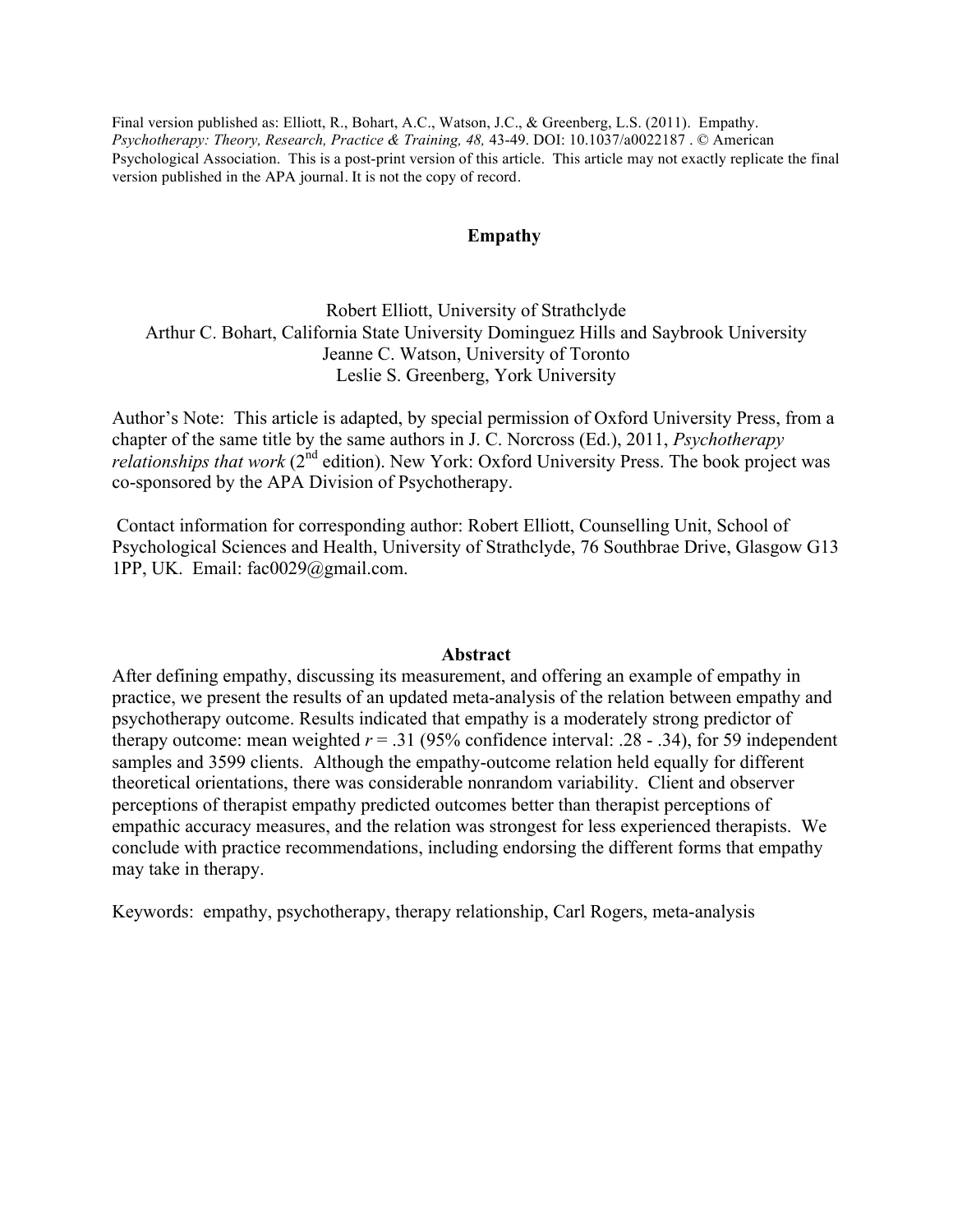Psychotherapist empathy has had a long and sometimes controversial history in psychotherapy. Proposed and codified by Rogers and his followers in the 1940's and 1950's, it was put forward as the foundation of helping skills training popularized in the 1960's and early 1970's. Claims concerning its universal effectiveness were treated with skepticism and came under intense scrutiny by psychotherapy researchers in the late 1970's and early 1980's. After that, research on empathy went into relative eclipse, resulting in a dearth of research between 1975 and 1995 (Watson, 2001).

Since the mid-1990's, however, empathy has once again become a topic of scientific interest in developmental and social psychology (e.g., Bohart & Greenberg, 1997; Ickes 1997). In addition, the past 10 years has seen the emergence of active scientific research on the biological basis of empathy, as part of the new field of social neuroscience (Decety & Ickes, 2009). We believe the time is ripe for the reexamination and rehabilitation of therapist empathy as a key change process in psychotherapy. Indeed, the meta-analytic results that we update here clearly support such a conclusion.

### **Definitions and Measures**

There is no consensual definition of empathy in psychotherapy (Bohart & Greenberg, 1997; Batson, 2009). Research examining the brain correlates of different component subprocesses of empathy (Decety & Ickes, 2009) has extended the initial discovery of so-called "mirror neurons" in the motor cortex of macaque monkeys to a broader understanding of human empathy (Decety & Lamm, 2009). The result is a growing consensus that it consists of three major neuroanatomically-based subprocesses (e.g., Eisenberg & Eggum, 2009): (a) an *emotional simulation* process that mirrors the emotional elements of the others' bodily experience with brain activation centering in the limbic system and elsewhere (Decety & Lamm, 2009); (b) a conceptual, *perspective-taking* process, localized in parts of prefrontal and temporal cortex (Shamay-Tsoory, 2009); (c) an *emotion-regulation* process used to soothe personal distress at the others' pain or discomfort, making it possible to mobilize compassion and helping behavior for the other (probably based in parts of the orbitofrontal, prefrontal and right parietal cortex, Decety & Lamm, 2009).

The two therapeutic approaches that have most focused on empathy -- client-centered therapy and psychoanalytic – have emphasized its cognitive or perspective-taking (Selman, 1980) aspects, focusing mainly on understanding the client's frame of reference or way of experiencing the world. By some accounts, 70% or more of Carl Rogers' responses were to meaning rather than to feeling, despite the fact that his mode of responding is typically called "reflection of feeling" (Brodley & Brody, 1990). In addition, empathy and sympathy have typically been sharply differentiated, with therapists such as Rogers disdaining sympathy but prizing empathy (Shlien, 1997). In affective neuroscience terms, this means that therapists in these traditions have often emphasized conscious perspective-taking processes over the more automatic, bodily-based emotional simulation processes.

Nevertheless, it is easy to see both processes in Rogers' (1980) definition of empathy: "the therapist's sensitive ability and willingness to understand the client's thoughts, feelings and struggles from the client's point of view. [It is] this ability to see completely through the client's eyes, to adopt his frame of reference..." (p. 85)….. "It means entering the private perceptual world of the other...being sensitive, moment by moment, to the changing felt meanings which flow in this other person... It means sensing meanings of which he or she is scarcely aware...." (p. 142)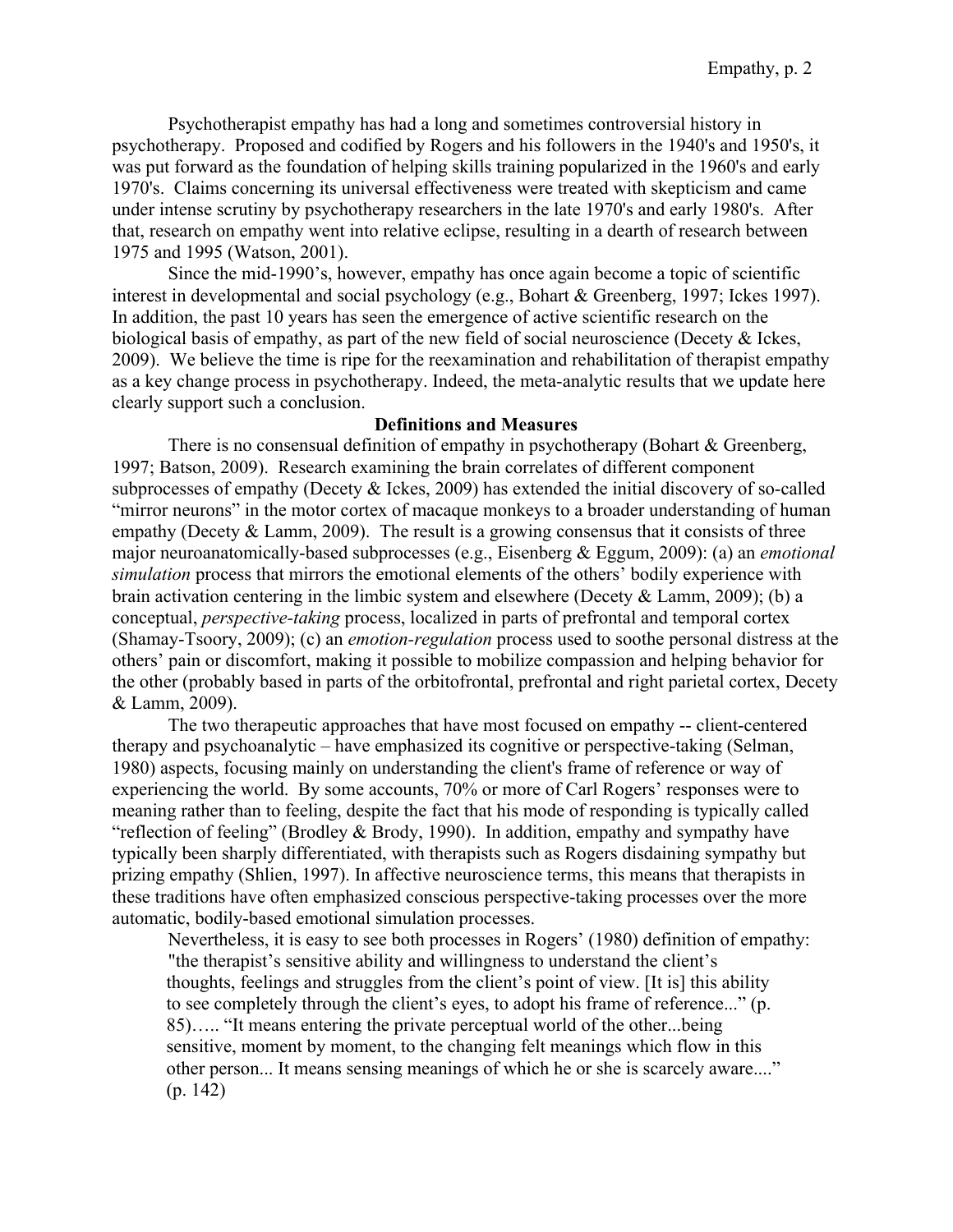Defined this way, empathy is a higher-order category, under which different subtypes, aspects, and modes can be nested. For example, we find it useful to distinguish between three main modes of expressing therapeutic empathy. First, for some therapists empathy is primarily the establishment of *empathic rapport*. The therapist exhibits a compassionate attitude towards the client and tries to demonstrate that he or she understands the client's experience, often in order to set the context for effective treatment. Second, c*ommunicative attunement*, consists of an active, ongoing effort to stay attuned on a moment-to-moment basis with the client's communications and unfolding experience. Client-centered and experiential therapists are most likely to emphasize this form of empathy. The therapist's attunement may be expressed in many different ways, but most likely in empathic responses. The third mode, *person empathy* (Elliott, Watson, Goldman & Greenberg, 2003) or experience-near understanding of the client's world, consists of a sustained effort to understand the kinds of experiences the client has had, both historically and presently, that form the background of the client's current experiencing. The question is: How have the client's experiences led him or her to see/feel/think and act as he or she does? This is the type of empathic understanding emphasized by psychodynamic therapists. However, these three modes of empathic expression are not mutually exclusive, and the differences are a matter of emphasis.

Many other definitions for empathy have been advanced: as a trait or response skill (Truax & Carkhuff, 1967), as an identification process of "becoming" the experience of the client (Mahrer, 1997), and as a hermeneutic interpretive process (Watson, 2001). Perhaps the most practical conception, and one that we will draw on in our meta-analysis, is Barrett-Lennard's (1981) operational definition of empathy in terms of three different perspectives: that of the therapist (empathic resonance), the observer (expressed empathy), and the client (received empathy).

Reflecting the complex, multidimensional nature of empathy, a confusing welter of measures have been developed. Within psychotherapy, the measures of therapist empathy fall into four categories: empathy rated by nonparticipant raters (expressed empathy); client-rated empathy (received empathy); therapists rating their own empathy (empathic resonance); and empathic accuracy (congruence between therapist and client perceptions of the client).

*Observer-rated empathy*. Some of the earliest observer measures of empathy were those of Truax and Carkhuff (1967). These scales asked raters to decide if the content of the therapist's response detracts from the client's response, is interchangeable with it, or adds to or carries it forward. Typically, trained raters listened to two-to-five minute samples from session tapes. In spite of later criticism (Lambert, De Julio, & Stein, 1978), these scales have been widely used. More recent observer empathy measures are based on broader understandings of forms of empathic responding and measure multiple component elements of empathy (Elliott et al., 1982; Watson and Prosser, 2002). In addition, therapist general empathy can be rated by others who know or have supervised the therapist, such as supervisors (Gelso, Latts, Gomez, & Fassinger, 2002).

*Client ratings*. The most widely used client-rated measure of empathy is the empathy scale of the Barrett-Lennard Relationship Inventory (BLRI; Barrett-Lennard, 1962), although other client rating measures have also been developed (e.g., Persons & Burns, 1985). Rogers (1957) hypothesized that clients' *perceptions* of therapists' facilitative conditions (positive regard, empathy, and congruence) predict therapeutic outcome. Accordingly, the BLRI, which measures clients' perceptions, is an operational definition of Rogers' hypothesis. In several earlier reviews, including our meta-analysis in the previous edition of this book, client-perceived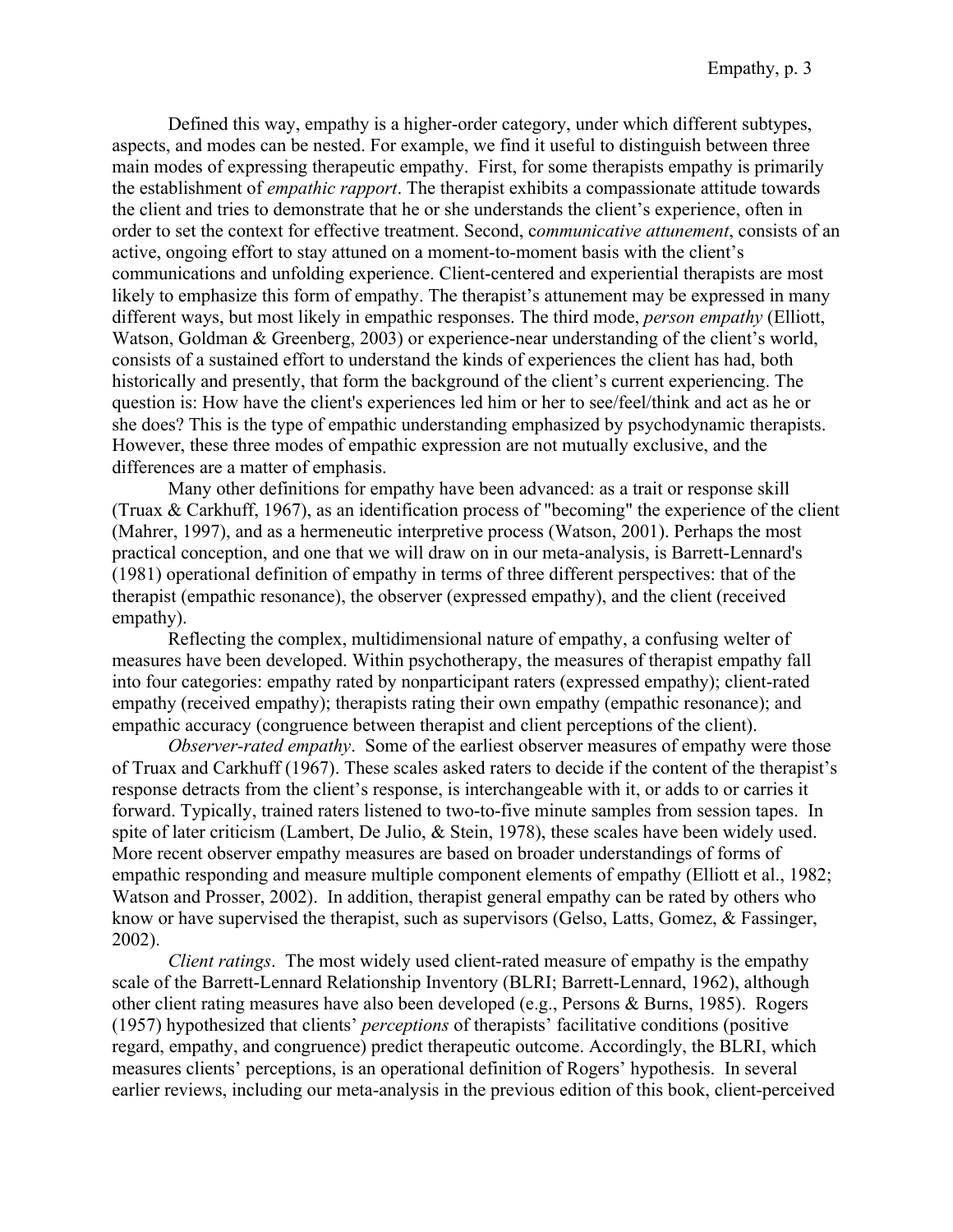empathy predicted outcome better than observer- or therapist-rated empathy (Barrett-Lennard, 1981; Bohart, Elliott, Greenberg & Watson, 2002; Gurman, 1977; Orlinsky, Grawe, & Parks, 1994).

*Therapist Ratings*. Therapist empathy self-rating scales are not so common, but the BLRI does have one. Earlier reviews (Barrett-Lennard, 1981; Gurman, 1977) found that therapist-rated empathy neither predicted outcome nor correlated with client-rated or observerrated empathy. However, we previously found that therapist-rated empathy did predict outcome, but at a lower level than client or observer ratings (Bohart et al., 2002).

*Empathic Accuracy*. Several studies have used measures of therapist-client perceptual congruence, commonly referred to as "empathic accuracy" (Ickes, 1997, 2003). These typically consist of therapists rating clients as they think the clients would rate themselves on various measures, such as personality scales or lists of symptoms, and then comparing these ratings to how clients actually rated themselves. The measure of empathy is the degree of congruence between therapist and client ratings, thus providing a measure of therapist global person empathy. Recent work on empathic accuracy, however, does assess communicative attunement (Ickes, 1997, 2003) by using a tape-assisted recall procedure in which therapists or observers' perceptions are compared to clients' reports of those experiences. Unfortunately, no processoutcome studies using this promising but time-consuming method have yet been carried out.

*Correlations among empathy measures*. Intercorrelations of different empathy measures have generally been weak. Low correlations have been reported between cognitive and affective empathy measures (Gladstein et al., 1987) and between accuracy measures and the BLRI (Kurtz & Grummon, 1972). Other research has found that tape-rated measures correlate only moderately with client-perceived empathy (Gurman, 1977). These weak correlations are not surprising when one considers what the different instruments are supposed to be measuring.

*Confounding between empathy and other relationship variables*. A related concern is the distinctiveness of empathy from other relationship constructs. One early review of more than 20 studies primarily using the BLRI found that, on average, empathy correlated .62 with congruence and .53 with positive regard, and .28 with unconditionality (Gurman, 1977). Factor analysis of scale scores found that one global factor typically emerged, with empathy loading on it along with congruence and positive regard (Gurman, 1977). Such results suggest that perceptions of empathy are difficult to differentiate from perceptions of other relationship factors. On the other hand, factor analytic studies at the item level sometimes identify empathy as a separate factor (Gurman, 1977). We view empathy as a relationship component that is both conceptually distinct and part of a higher-order relationship construct.

#### **Clinical Example**

Mark presented to psychotherapy complaining of pervasive anxiety. He was a 30-yearold unmarried man who had been struggling since his early 20's to break into the movie business. When he entered therapy he was working as a waiter. He came from a traditional family, living in the southern United States. His brothers and sisters all had successful careers, and were married, with children. His parents were constantly pestering him about his not being married and not having a stable career. His anxiety attacks had begun a few weeks after a visit home for the Christmas holidays. When Mark came to his first appointment he was clearly agitated. The therapist's orientation was integrative experiential/humanistic, based in the principles of person-centered therapy. The therapist tried to understand the client's point of view actively and empathically and to share that understanding, and to stay responsively attuned so that therapeutic procedures could be adjusted to maximize learning: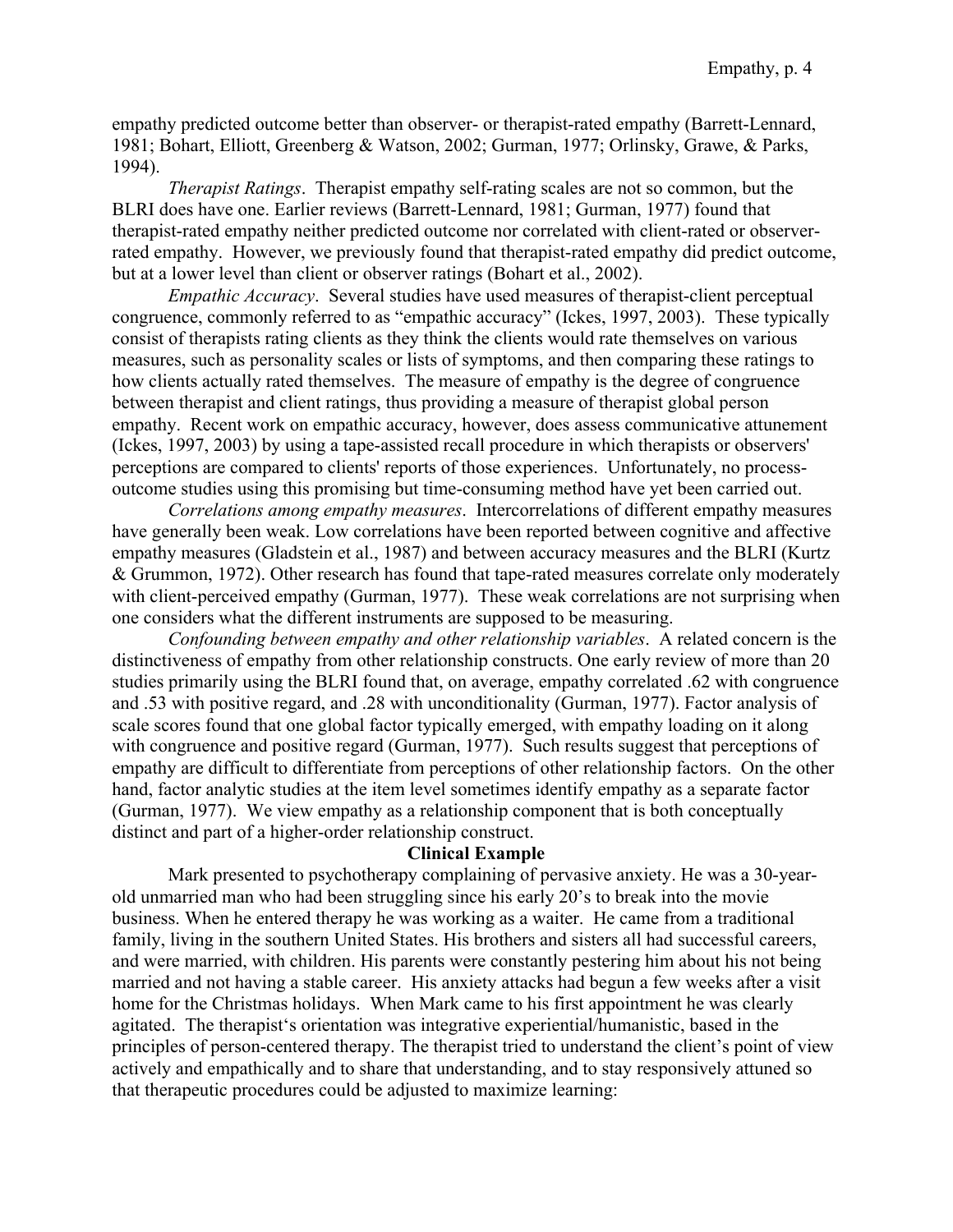C1: I'm really in a panic (anxious, looking plaintively at the therapist). I feel anxious all the time. Sometimes it seems so bad I really worry that I'm completely falling apart. Nothing like this has ever happened to me before.

T1: So a real sense of vulnerability—kind of like you don't even know yourself anymore. C2: Yes! That's it. I don't know myself anymore. I feel totally lost, like a big cloud that just takes me over, and I can't even find myself in it anymore. I don't even know what I want, what I trust….I'm lost.

T2: Totally lost, like, "Where did Mark go? I can't find myself anymore."

C3: No, I can't (sadly, and thoughtfully).

The dialogue continued like this and soon the therapist's empathic recognition provided the client with a sense of being understood. This fostered a sense of safety, and gradually the client moved from agitation into reflective sadness. The client then began to reflect on his experience in a more productive, exploratory manner. He talked about the basic conflict in his life: over whether to continue to pursue an acting career or to find a "real job" and life partner, given that he was now 30 and had shown no signs of making a breakthrough in acting.

During the first few sessions the client had repeatedly expressed the suspicion that something about his early relationships with his parents played an important role in his current problems. The therapist at first missed this, because she was not psychogenetic and past-oriented. The therapist's lack of person empathy for the larger meaning of the client's interest in this topic had effectively shut off this avenue of exploration. Eventually, the therapist listened, responded in an invitational way to the client, and the client began to explore his childhood. This illustrates how empathy not only gives permission, but also provides active support for exploration. This led to a breakthrough moment, in which Mark became emotionally aware of how neglected he had felt as a child by his high-achieving parents, who had not known what to make of their imaginative, inwardly-focused child. The result was that he had adopted a rebellious "I have a right to be different" attitude. Underlying this, however, was a longing for conventionality. Accessing this helped him accept that he was different and to mourn that he might never be what his family wanted him to be. Over the following sessions, Mark's anxiety decreased and he made a decision to continue to try pursuing an acting career, for a while at least.

## **Meta-Analytic Review**

In this section, we report the results of an original meta-analysis of available research relating empathy to psychotherapy outcome. We addressed the following questions: (a) What is the overall association between therapist empathy and client outcome? (b) Do different forms of psychotherapy yield different levels of association between empathy and outcome? (c) Does the type of empathy measure predict the level of association between empathy and outcome? (d) What other study and sample characteristics predict an association between empathy and outcome? (See Elliott, Bohart, Watson & Greenberg, 2011, for more details, including list of studies included, relevant study characteristics, and specifics of analysis procedures.)

Articles were culled from previous reviews (e.g., Gurman, 1977; Orlinsky, Grawe, & Parks, 1994), by searching PsycINFO and PsycLIT using the search terms "empathy" or "empathic" and "psychotherapy," "counseling" or "counseling." Additionally, we consulted the tables of contents of relevant journals*.*

Our inclusion criteria were: (a) use of a specific measure of empathy; (b) empathy related to some measure of therapy outcome (including pre-post symptom change, improvement ratings, client satisfaction, post-session progress ratings); (c) clients had genuine clinical problems; (d) average number of sessions =  $3+$ ; (e) English text or abstract; (f)  $n = 5+$  clients; (g) published;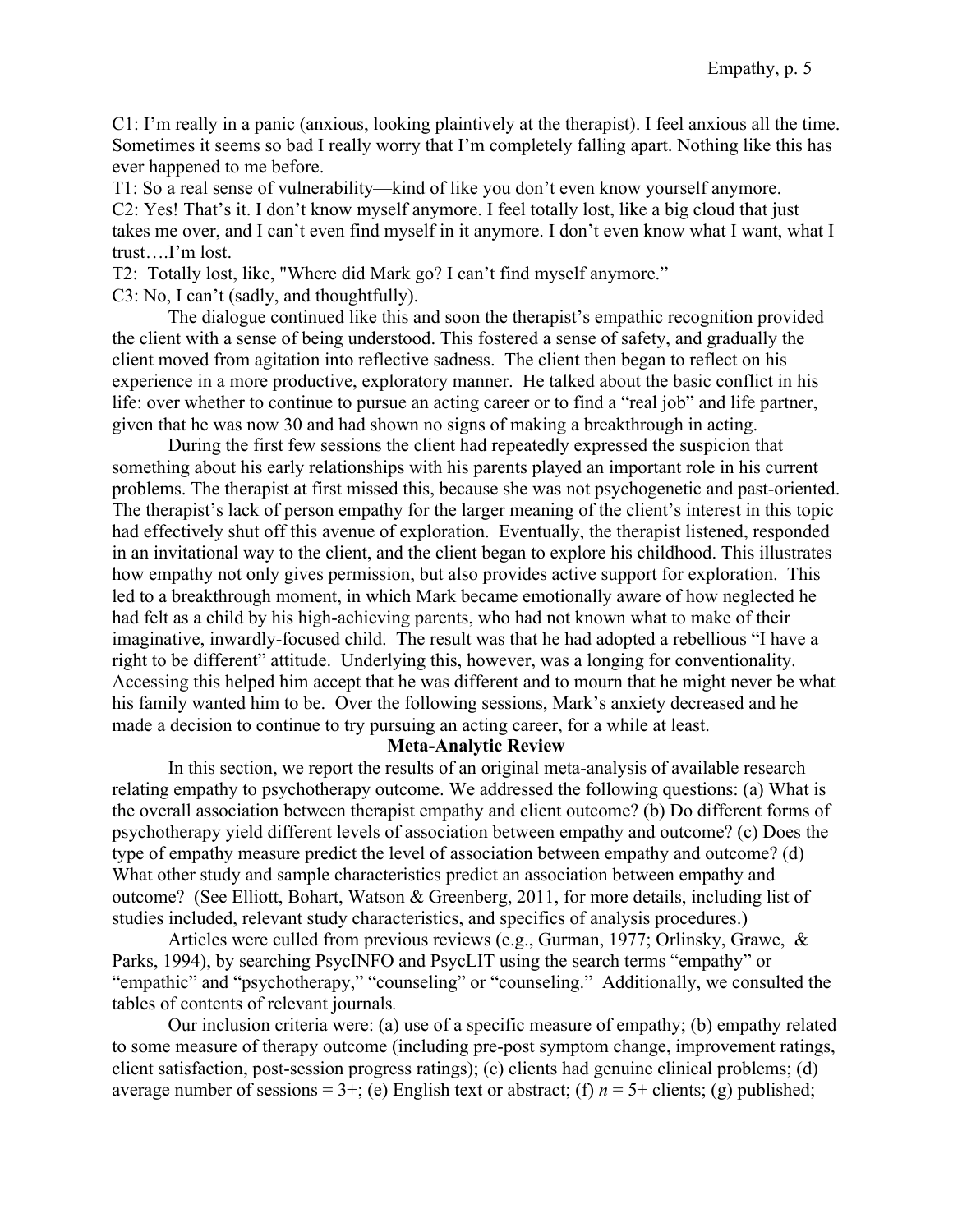and (h) sufficient information to calculate or estimate a Pearson correlation. Our strategy was to extract all possible effects, in order to avoid selection bias. The resulting sample consisted of 224 separate tests of the empathy-outcome association, aggregated into 59 different samples of clients (from 57 studies) and encompassing a total of 3,599 clients.

We coded therapy format, theoretical orientation; experience level of therapists; treatment setting, number of sessions, type of problems, source of outcome measure, when outcome was measured, type of outcome measured, source of empathy measure, and unit of measure.

For effect sizes, all analyses used Fisher r-to-z conversions to correct for distributional biases before further analysis. We analyzed by effects and by studies: First, we analyzed the 224 separate effects in order to examine the impact of perspective of empathy measurement and type of outcome. Second, study level analyses used averaged individual effects within study samples, thus avoiding problems of nonindependence and eliminating bias due to variable numbers of effects reported in different studies (Lipsey & Wilson, 2001). For summarizing analyses across studies, we weighting studies by inverse error (which gives larger samples greater weight) and employed Hedges and Olkin's (1985) the simpler fixed effects model to assess statistical significance and heterogeneity of effects (with Cochrane's Q, using the program in Diener, Hilsenroth & Weinberger, 2009). We also applied a newer statistic,  $I^2$ , to estimate the proportion of variation due to true variability as opposed to random error (Higgins, Thompson, Deeks  $\&$ Altman, 2003).

The single best summary value of our results, as shown in Table 1, is the study-level, weighted *r* of .31 ( $p < .001$ ; 95% confidence interval:  $r = .28 - .34$ ), a medium effect size. (Average effects were .24 for analyses of the 224 nonindependent separate effects, probably an underestimate due to smaller effects found in one study with 42 analyses; Kurtz  $\&$  Grummon, 1972). Both values were very similar to our previous review (Bohart et al., 2002), and mean that in general empathy accounts for about 9% of the variance in therapy outcome. This effect size is on the same order of magnitude as, or slightly larger than, previous analyses of the relationship between the alliance in individual therapy and treatment outcome (i.e., Horvath et al., this volume: .275; Martin, Garske & Davis, 2000: .22). However, the .31 figure conceals statistically significant, nonrandom heterogeneity of effects, as indicated by a study-level Cochrane's Q of 212.3 ( $p < .001$ ) and  $I^2$  of 72.7%, a large value.

# **Moderators and Mediators**

### *Meta-analytic Moderator Analyses*

The significant O and large  $I^2$  statistics point to the existence of important moderator variables (sources of heterogeneity), but do not specify what those are. We began our search by testing the hypothesis that different empathy-outcome correlations might be obtained for different theoretical orientations. However, our analyses turned up little evidence of such a trend. This finding contrasts with our previous meta-analysis (Bohart et al., 2002), where we found tantalizing evidence that empathy might be more important to outcome in cognitivebehavioral therapies than in others. However, our present analysis failed to confirm that earlier possibility.

We next charted relations between specific types of empathy measures and outcome, using effect level analyses aggregated within studies  $(n = 82)$ . As we expected, and has been noted by previous reviewers (e.g., Barrett Lennard, 1981), the perspective of the empathy rater made a difference for empathy-outcome correlations. Specifically, client measures predicted outcome the best (mean corrected  $r = .32$ ;  $n = 38$ ), slightly but not significantly better than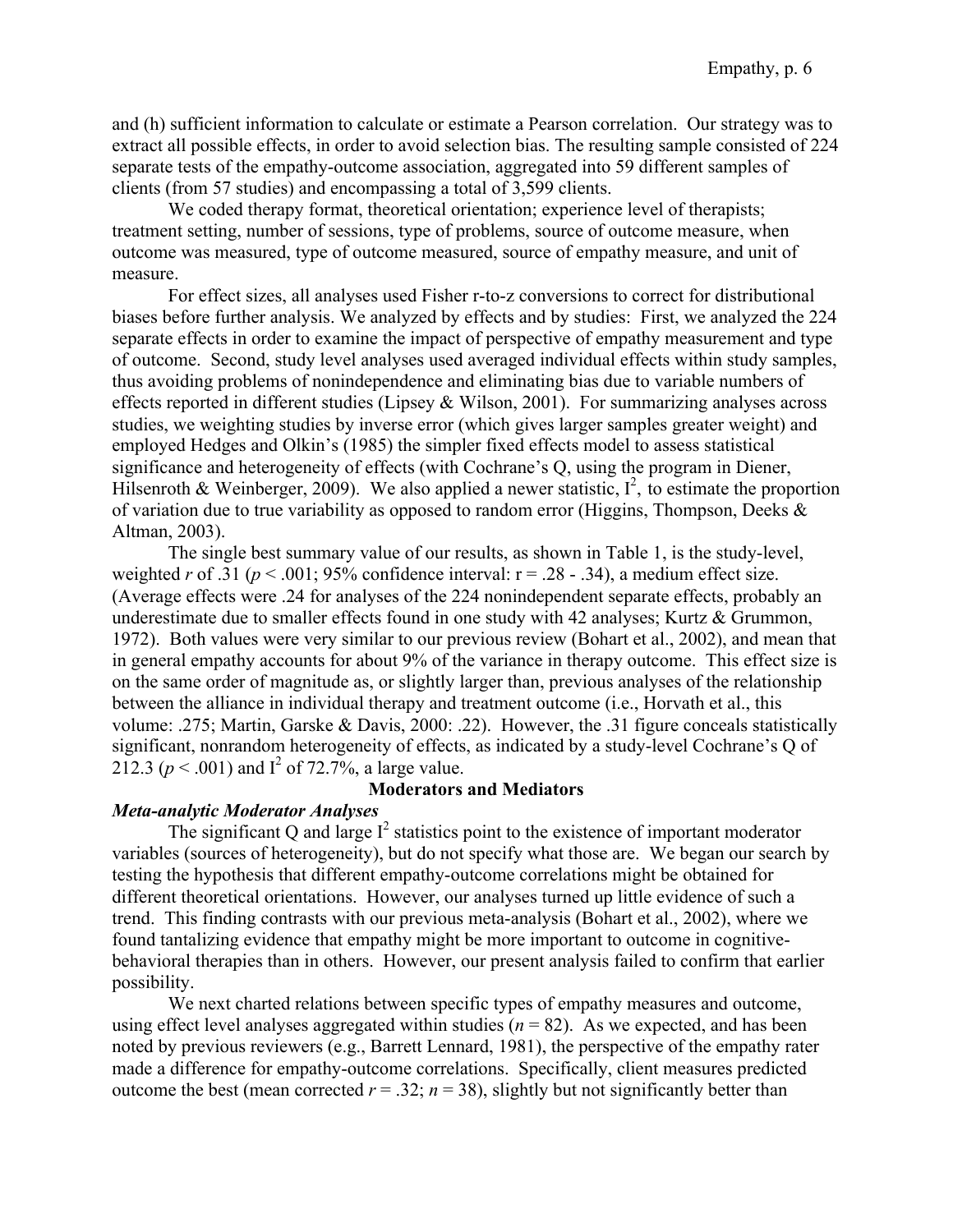observer rated measures (.25;  $n = 27$ ) and therapist measures (.20;  $n = 11$ ); each of these mean effects was significantly greatly than zero  $(p < .001)$ . In contrast, empathic accuracy measures were unrelated to outcome  $(.08; n = 5, ns)$ . Comparison of confidence intervals indicated that client-perceived empathy significantly predicted outcome better than accuracy measures ( $p <$ .05). (All perspectives except empathic accuracy are characterized by large, statistically significant amounts of nonchance heterogeneity).

Finally, we examined several other variables that might account for some of the heterogeneity of the effect sizes: Consistent with our 2002 meta-analysis, the strongest moderator variable in this set of correlations indicated larger effects for less experienced therapists (weighted effect level  $r = -0.29$ ,  $p < 0.001$ ; study level mean  $r = -0.19$ , n.s.). In addition, empathy was slightly more predictive of positive outcome in group therapy, with more severely distressed clients, in more recent studies, and with more global outcome measures (i.e., satisfaction ratings, which begin to overlap conceptually with empathy), and in outpatient settings.

# *Therapist Mediating Factors*

Although our meta-analysis did not examine mediators of empathy; however, the available literature points to some interesting possibilities. Consistent with recent affective neuroscience research, research in both developmental psychology and in psychotherapy has found relations between various measures of cognitive complexity, such as those of perspectivetaking or abstract ability, and empathy (Eisenberg & Fabes, 1990; Watson, 2001). With respect to affective simulation and emotion regulation, therapists who were open to conflictual, countertransferential feelings were perceived as more empathic by clients (Peabody & Gelso, 1982).

The degree of similarity between therapist and client (Duan  $&$  Hill, 1996; Gladstein  $&$ associates, 1987; Watson, 2001) also influences the level of empathy, as does similarity and familiarity between the target of empathy and the empathizer in neuroscience studies of mirror neurons (Watson & Greenberg, 2009). Another important factor is therapist nonlinguistic and paralinguistic behavior. This encompasses therapists' posture, vocal quality, ability to encourage exploration using emotion words, and not talking too much, giving advice, or interrupting (Duan & Hill, 1996; Watson, 2001). In a qualitative study of clients' experience of empathy (Myers, 2000), interrupting, failing to maintain eye contact, and dismissing the client's position while imposing the therapist's own position were all perceived as unempathic; conversely, being nonjudgmental, attentive, open to discussing any topic, and paying attention to details were perceived as empathic.

#### **Client Contributions**

Clinical and research experience suggest that the client him or herself clearly influences level of therapist empathy. Early studies (Kiesler et al., 1967), for example, found that levels of empathy were higher with clients who had less clinical dysfunction, who were brighter, but yet were lower in self-esteem. As Barrett-Lennard (1981) pointed out, the client's revealing of their experiencing is an essential link in the cycle of empathy. Clients who are more open to and able to communicate their inner experiencing will be easier to empathize with. Empathy truly appears to be a mutual process of shared communicative attunement (Orlinsky et al., 1994).

On the other hand, not all clients respond favorably to explicit empathic expressions. One set of reviewers (Beutler, Crago, & Arizmendi, 1986, p. 279) cite evidence that suggests that "patients who are highly sensitive, suspicious, poorly motivated, and reactive against authority perform relatively poorly with therapists who are particularly empathic, involved, and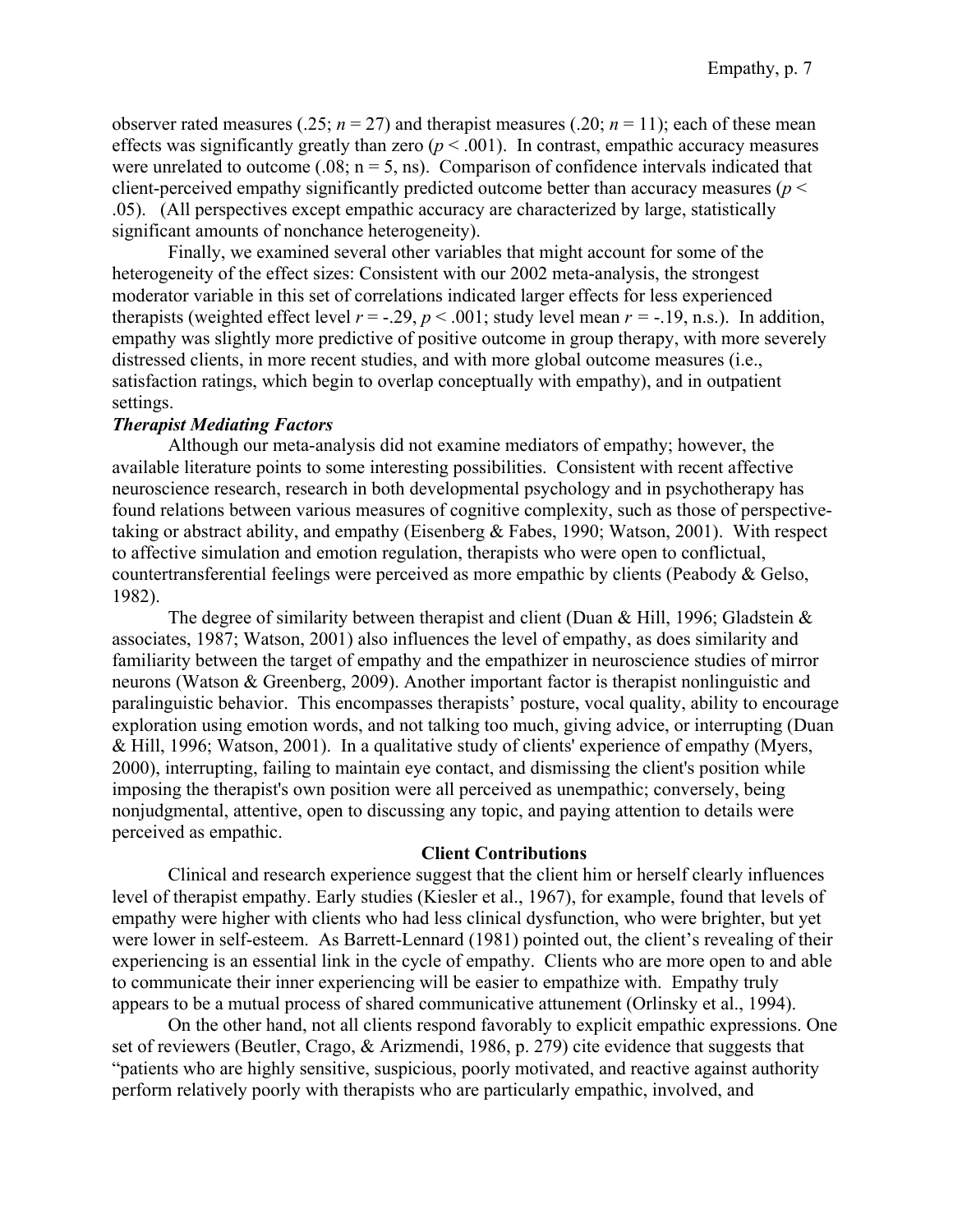accepting." It is worth noting, however, that when therapists are truly empathic they attune to their clients' needs and accordingly adjust how and how much they *express* empathy, especially, when clients are experiencing negative in-session reactions to their therapists or shame-ridden vulnerability (Duan & Hill, 1996; Martin, 2000).

# **Limitations of the Research**

Many reviewers (e.g., Watson, 2001; Patterson, 1984) have discussed problems with the research on empathy. In addition to the well-known difficulty of inferring causality from correlational data, these entail: (a) the questionable validity of some outcome measures (e.g., client satisfaction); (b) lack of appropriate, sensitive outcome measures; (c) restricted range of predictor and criterion variables; (d) confounds among variations in time of assessment, experience of raters, and sampling methods; (e) reliance on obsolete diagnostic categories; and (f) incomplete reporting of methods and results. To these issues, we can add the heterogeneity of effects within and across studies, which leads us to urge caution in generalizing our results. In fact, these and other problems are not restricted to empathy research but are common to all process-outcome research (Elliott, 2010).

The restricted range of predictor and criterion variables is particularly a problem. In the Mitchell, Truax, Bozarth, and Krauft (1973) study, for instance, no significant correlations were found, but most of the therapists scored below the minimum considered to be effective, and overall outcome was only modest. Using only highly empathic therapists or good outcome cases in a study would similarly hide the therapeutic effects of empathy.

The key question of whether empathy is causally related to therapeutic outcome -- as opposed being merely a correlate of it -- cannot be answered unequivocally from a meta-analysis of process-outcome studies. Several studies have employed causal modeling to explore the directional relation between empathy and outcome (e.g., Burns & Nolen-Hoeksema, 1992; Cramer & Takens, 1992), while others (e.g., Miller et al., 1980; Anderson, Ogles, Patterson, Lambert & Vermeersch, 2009) have tried to measure empathy or comparable variables separately from therapy. The evidence we have presented is clearly compatible with a causal model implicating therapist empathy as a mediating process leading to client change, but establishing conclusive evidence for particular hypothesized causal processes is notoriously difficult. Insofar as codes of professional ethics stipulate a caring, empathic stance in all professional contacts, it is both impractical and unethical to randomize clients to demonstrably empathic vs. unempathic therapists. In such cases, many researchers have argued that metaanalyses can provide a valid alternative to randomized clinical trials (Berman & Parker, 2002).

#### **Therapeutic Practices**

As we have shown, empathy is a medium-sized but variable predictor of outcome in psychotherapy. The most robust evidence is that clients' perceptions of feeling understood by their therapists relate to outcome. This repeated finding, in both dozens of individual studies and now in multiple meta-analyses, leads to a series of clinical recommendations.

• An emphatic stance on the part of the therapist is an essential goal of all psychotherapists, regardless of theoretical orientation, treatment format, and severity of patient psychopathology. • It is important for psychotherapists to make efforts to understand their clients, and to demonstrate this understanding through responses that address the perceived needs of the client. The empathic therapist's primary task is to understand experiences rather than words. Empathic therapists do not parrot clients' words back or reflect only the content of those words; instead, they understand overall goals as well as moment-to-moment experiences.

• Therapist responses that accurately respond to and carry forward the meaning in the client's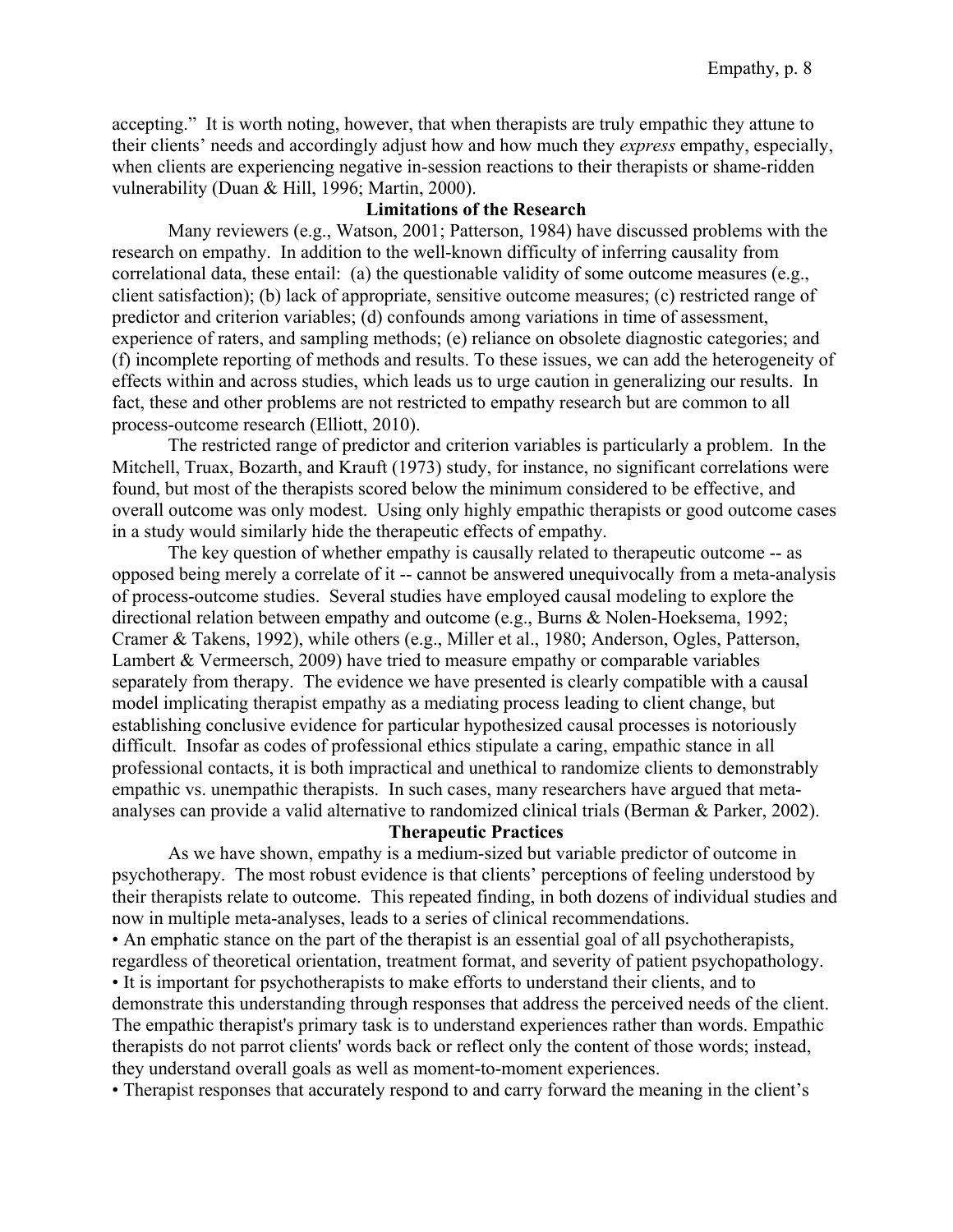communication are useful. These responses can take various forms, illustrated in the following by a running example. *Empathic understanding responses* convey understanding of client experience:

Client: I have been trying to push things away, but every time I sit down to do something it is like I forget what I am doing.

Therapist: Somehow you are not in a space to work, it's hard for you to concentrate. *Empathic affirmations* are attempts by the therapist to validate the client's perspective:

C: And my cat is still lost, so we have been staying up at night in case he returns, and work has been so busy and I have been so tired and P needs my attention, and, oh, everything is just a big mess, you know?

T: Yeah, really hard, being pulled in a million different directions and there hasn't been time for you, no wonder it feels like things are a mess.

*Empathic evocations* try to bring the clients' experience alive using rich, evocative, concrete, connotative language and often have a probing, tentative quality:

C: I don't know what I'm going to do. I have two hundred dollars this month, everything's behind, there isn't enough work, and then my Dad was here. Things are just swirling around me.

T: It's like being caught in a whirlpool as if it is hard to keep your boat from being sucked in or capsizing.

*Empathic conjectures* attempts to get at what is implicit in clients' narratives but not yet articulated. They are similar to interpretations but do not attempt to provide the client with new information; rather they are guesses grounded in what the client has presented:

C: And one of P's friends has been over every night this week using our computer. I did not want him over Wednesday because I had friends coming over. So he agreed not to come over, but then P brought him over anyway at around midnight and it was difficult for me to get to sleep. Our lives just seem so chaotic right now. P and I had Friday alone but then R was over again all day Saturday.

T: Just a continual sense of being intruded on. I guess this leaves you feeling so feeling so invaded?

• Empathic therapists assist clients to symbolize their experience in words, and track their emotional responses, so that clients can deepen their experience and reflexively examine their feelings, values, and goals. To this end, therapists attend to what is not said, or what is at the periphery of awareness as well as that which is said and is in focal awareness.

• Empathy entails individualizing responses to particular patients. For example, certain fragile clients may find the usual expressions of empathy too intrusive, while hostile clients may find empathy too directive; still other clients may find an empathic focus on feelings too foreign (Kennedy-Moore &Watson, 1999). Therapists therefore need to know when--and when not-- to respond empathically. When clients do not want therapists to be explicitly empathic, truly empathic therapists will use their perspective-taking skills to provide an optimal therapeutic distance (Leitner, 1995) in order to respect their clients' boundaries.

• There is no evidence that accurately predicting clients' own views of their problems or selfperceptions is effective. Therapists should assume neither that they are mind readers nor that their experience of understanding the client will be matched by the client feeling understood. Empathy should always be offered with humility and held lightly, ready to be corrected.

• Finally, because research has shown empathy to be inseparable from the other relational conditions, therapists should seek to offer empathy in the context of positive regard and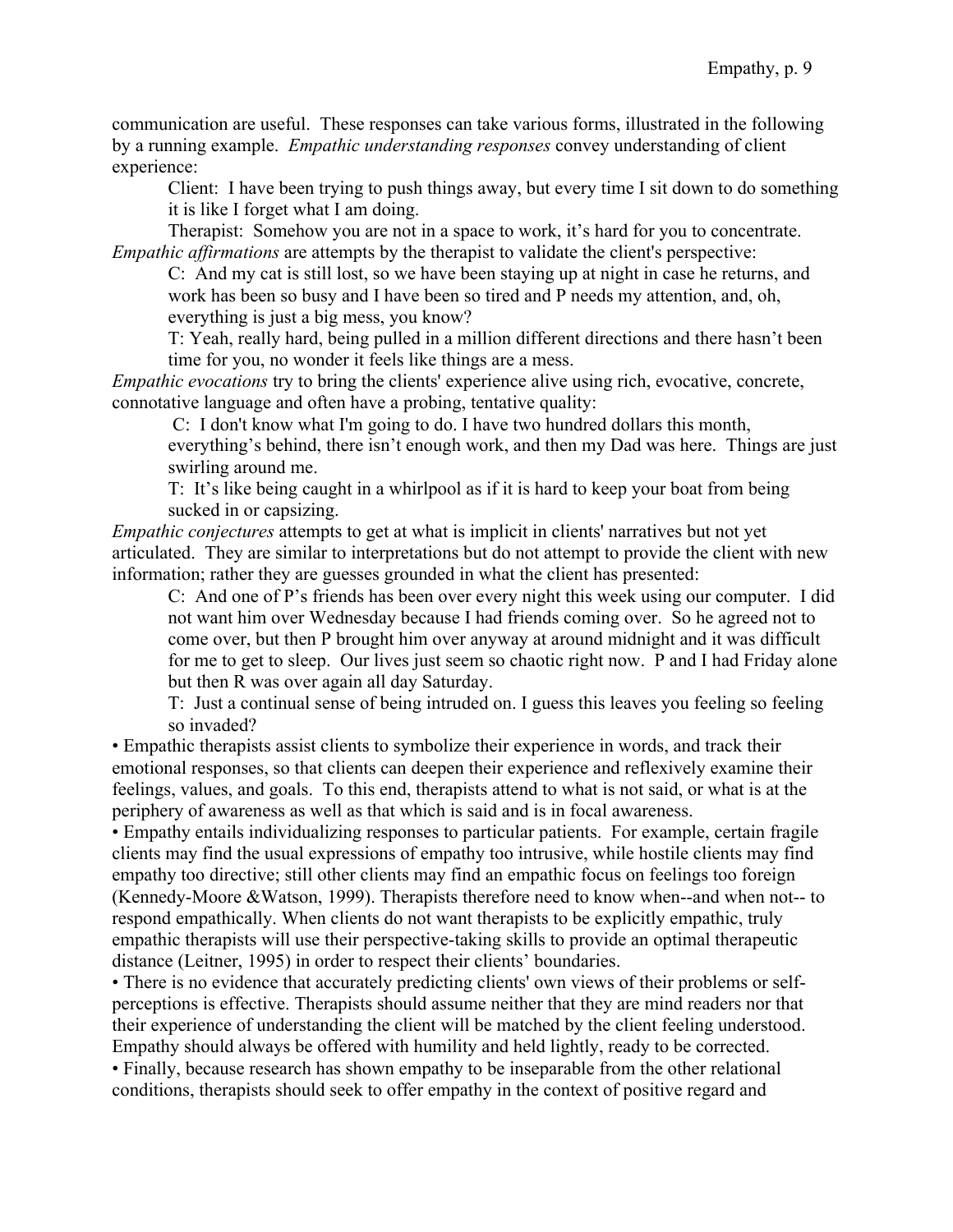genuineness. Empathy will not be effective unless if it is grounded in authentic caring for the client. We encourage psychotherapists to value empathy is both an "ingredient" of a healthy therapeutic relationship as well as a specific, effective response that promotes strengthening of the self and deeper exploration.

## **References**

Anderson, T., Ogles, B.M., Patterson, C.L., Lambert, M.J., & Vermeersch, D.V. (2009). Therapist effects: Facilitative interpersonal skills as a predictor of therapist success. *Journal of Clinical Psychology, 65*, 755-768.

Barrett-Lennard, G. (1962). Dimensions of therapist response as causal factors in therapeutic change. *Psychological Monographs, 76*, 43, Whole Number 562.

Barrett-Lennard, G. T. (1981). The empathy cycle: Refinement of a nuclear concept. *Journal of Counseling Psychology, 28*, 91-100.

Batson, C.D. (2009). These things called empathy: Eight related but distinct phenomena. In J. Decety & W. Ickes (Eds.) (2009). *The Social Neuroscience of Empathy* (pp. 3-15). Cambridge, MA: MIT Press.

Berman, N.G., & Parker, R. (2002). Meta-analysis: Neither quick nor easy. BMC Medical Research Methodology 2002, 2:10. Accessed on-line on 19 June 2010 at http://www.biomedcentral.com/1471-2288/2/10

Beutler, L. E., Crago, M., & Arizmendi, T. G. (1986). Research on therapist variables in psychotherapy. In S. L. Garfield & A. E. Bergin (Eds.), *Handbook of psychotherapy and behavior change* (3rd ed., pp. 257-310). New York: Wiley.

Bohart, A.C., Elliott, R., Greenberg, L.S., Watson, J.C. (2002). Empathy. In J. Norcross (ed.), *Psychotherapy relationships that work* (pp. 89-108). New York: Oxford University Press.

Bohart, A. C., & Greenberg, L. S. (1997). Empathy: Where are we and where do we go from here? In in A. C. Bohart & L. S. Greenberg (Eds.), *Empathy reconsidered: New directions in psychotherapy* (pp. 419-450). Washington, DC: American Psychological Association.

Brodley, B. T., & Brody, A. F. (1990, August). *Understanding client-centered therapy through interviews conducted by Carl Rogers*. Paper presented at the annual convention of the American Psychological Association, Boston, MA.

Burns, D. D., & Nolen-Hoeksma, S. (1992). Therapeutic empathy and recovery from depression in cognitive-behavioral therapy: A structural equation model. *Journal of Consulting and Clinical Psychology, 60*. 441-449.

Cramer, D., & Takens, R. (1992). Therapeutic relationship and progress in the first six sessions of individual psychotherapy: A panel analysis. *Counselling Psychology Quarterly, 5*, 25-36.

Decety, J., & Ickes, W. (Eds.) (2009). *The Social Neuroscience of Empathy*. Cambridge, MA: MIT Press.

Decety, J., & Lamm, C. (2009). Empathy versus Personal Distress: Recent evidence from social neuroscience. In J. Decety & W. Ickes (Eds.) (2009). *The Social Neuroscience of Empathy* (pp. 199-213). Cambridge, MA: MIT Press.

Diener, M.J., Hilsenroth, M.J. & Weinberger, J. (2009). A primer on meta-analysis of correlation coefficients: The relationship between patient-reported therapeutic alliance and adult attachment style as an illustration, *Psychotherapy Research, 19*, 519 - 526.

Duan, C., & Hill, C. E. (1996). A critical review of empathy research. *Journal of*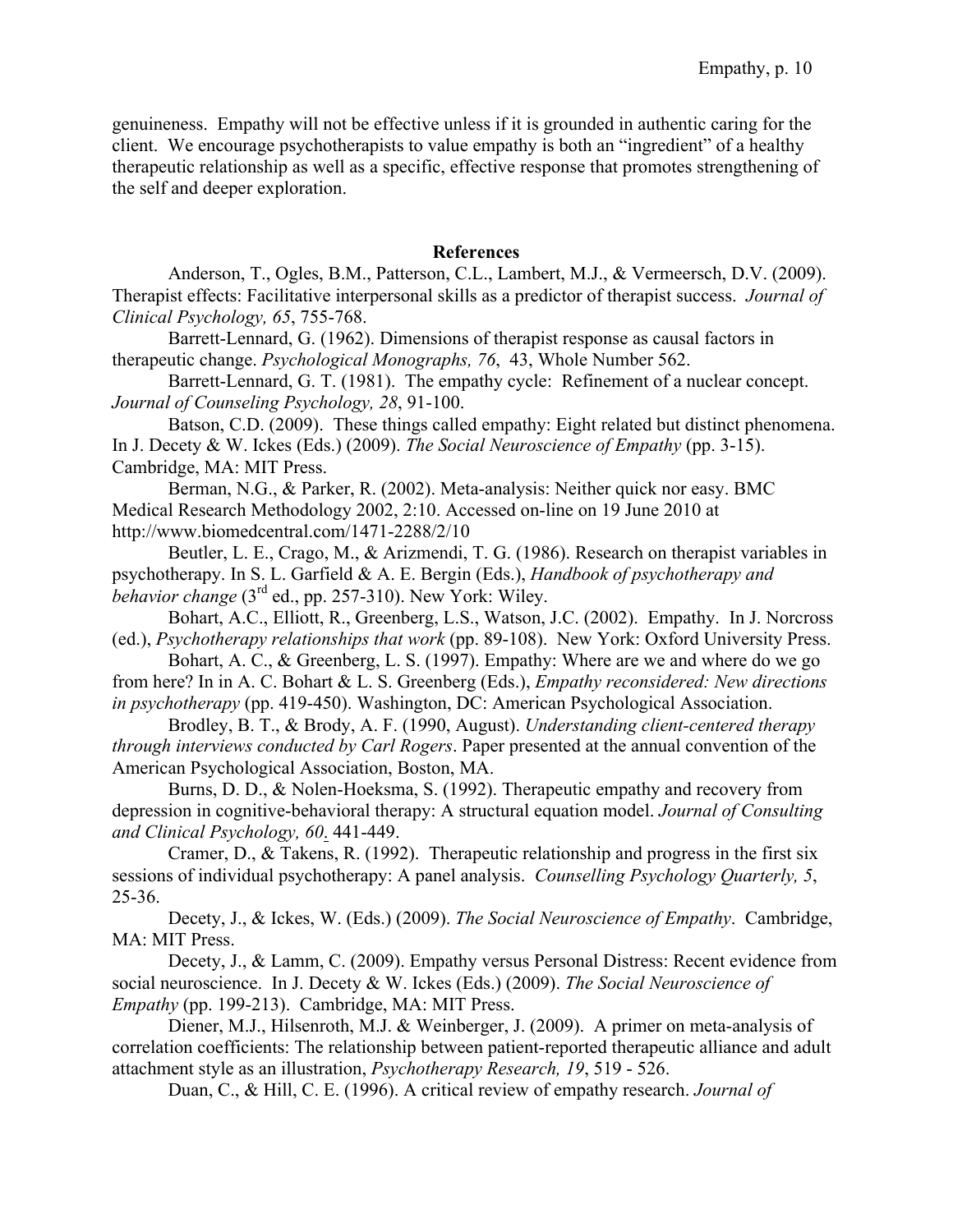*Counseling Psychology, 43*, 261-274.

Eisenberg, N., & Eggum, N.D. (2009). Empathic responding: Sympathy and personal distress. In J. Decety & W. Ickes (Eds.) (2009). *The Social Neuroscience of Empathy* (pp. 71- 83). Cambridge, MA: MIT Press.

Eisenberg, N., & Fabes, R. A. (1990). Empathy: Conceptualization, assessment, and relations to prosocial behavior. *Motivation and Emotion, 14*, 131-149.

Elliott, R. (2010). Psychotherapy Change Process Research: Realizing the Promise. *Psychotherapy Research, 20*, 123-135.

Elliott, R., Bohart, A.C., Watson, J.C., & Greenberg, L.S. (2011). Empathy. In J. Norcross (ed.), *Psychotherapy relationships that work* (2nd ed.). New York: Oxford University Press.

Elliott, R., Filipovich, H., Harrigan, L., Gaynor, J., Reimschuessel, C., & Zapadka, J.K. (1982). Measuring response empathy: The development of a multi-component rating scale. *Journal of Counseling Psychology, 29*, 379-387.

Elliott, R., Watson, J., Goldman, R.. Greenberg, L.S. (2003). *Learning emotion-focused therapy: The process-experiential approach to change*. Washington, DC: APA.

Gelso, C.J.; Latts, M.G., Gomez, M.J., Fassinger, R.E. (2002). Countertransference management and therapy outcome: An initial evaluation. *Journal of Clinical Psychology, 58*, 861-867.

Gladstein, G., A., & Associates (1987). *Empathy and counseling: Explorations in theory and research*. New York: Springer-Verlag.

Goubert, L., Craig, K.D., & Buysee, A. (2009). Perceiving others in pain: Experimental and clinical evidence of the role of empathy. In J. Decety & W. Ickes (Eds.) (2009). *The Social Neuroscience of Empathy* (pp. 153-165). Cambridge, MA: MIT Press.

Gurman, A.S. (1977). The patient's perception of the therapeutic relationship. In A.S. Gurman & A.M. Razin (Eds.), *Effective Psychotherapy: A handbook of research* (pp. 503-543). New York: Pergamon.

Higgins, J.P.T., Thompson, S.G., Deeks, J.J., & Altman, D.G. (2003). Measuring inconsistency in meta-analyses, *British Journal of Medicine, 327*, 557–560.

Hedges, L. V., & Olkin, I. (1985). *Statistical methods for meta-analysis*. San Diego, CA: Academic Press

Ickes, W. (Ed.). (1997). *Empathic accuracy*. New York: Guilford.

Ickes, W. (2003). *Everyday Mind Reading: Understanding What Other People Think and Feel*. Amherst, NY: Prometheus Books

Kennedy-Moore, E., & Watson, J. C. (1999). *Expressing emotion: Myths, realities, and therapeutic strategies*. New York: Guilford.

Kiesler, D. J., Klein, M. H., Mathieu, P. L., & Schoeninger, D. (1967). Constructive personality change for therapy and control patients. In C. R. Rogers et al. (Eds.), *The therapeutic relationship and its impact* (pp. 251-294), Madison: University of Wisconsin Press. (Combined with Barrington, 1967, and Van Der Veen, 1967)

Kurtz, R. R., & Grummon, D. L. (1972). Different approaches to the measurement of therapist empathy and their relationship to therapy outcomes. *Journal of Consulting and Clinical Psychology, 39*, 106-115.

Lambert, M.J., DeJulio, S.J. & Stein, D.M. (1978). Therapist interpersonal skills: Process, outcome, methodological considerations, and recommendations for future research. *Psychological Bulletin, 85*, 467-489.

Leitner, L. M. (1995). Optimal therapeutic distance: A therapist's experience of personal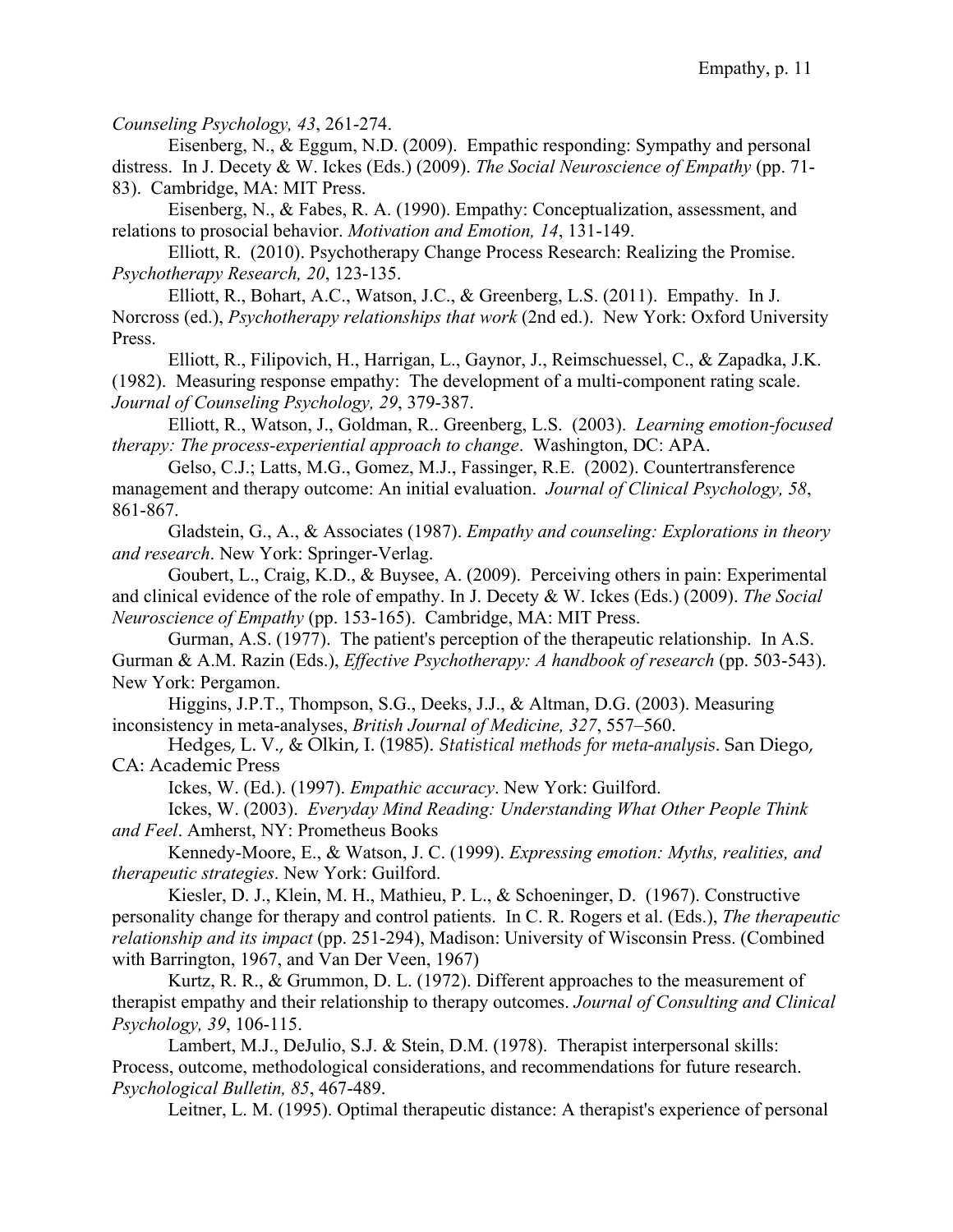construct psychotherapy. In R. A. Neimeyer & M. J. Mahoney (Eds.), *Constructivism in psychotherapy* (pp. 357370). Washington, DC: American Psychological Association.

Lipsey, M.W., & Wilson, D.B. (2001). *Practical meta-analysis*. Sage: Thousand Oaks, CA.

Mahrer, A. R. (1997). Empathy as therapist-client alignment. in A. C. Bohart  $&L.S.$ Greenberg (Eds.), *Empathy reconsidered: New directions in psychotherapy* (pp. 187-216). Washington, DC: American Psychological Association.

Martin, D. G. (2000). *Counseling and therapy skills* (2<sup>nd</sup> ed.). Prospect Heights, Illinois: Waveland Press.

Martin, D. J., Garske, J. P., & Davis, M. D. (2000). Relation of the therapeutic alliance with outcome and other variables: A meta-analytic review. *Journal of Consulting and Clinical Psychology, 68*, 438-450.

Miller, W., Taylor, C., & West, J. (1980). Focused versus broad spectrum behavior therapy for problem drinkers. *Journal of Consulting and Clinical Psychology, 48*, 590-601.

Mitchell, K. M., Truax, C. B., Bozarth, J. D., & Krauft, C. C. (1973, March). *Antecedents to psychotherapeutic outcome*. NIMH grant Report (12306). Arkansas Rehabilitation Research and Training Center, Arkansas Rehabilitation Services, Hot Springs, Arkansas.

Myers, S. (2000). Empathic listening: Reports on the experience of being heard. *Journal of Humanistic Psychology, 40*, 148-173.

O'Hara, M. M. (1984). Person-centered gestalt: Towards a holistic synthesis. In R.F. Levant & J. M. Shlien (Eds.), *Client-centered therapy and the person-centered approach: New directions in theory, research and practice* (pp. 203-221). New York: Praeger.

Orlinsky, D. E., Grawe, K., & Parks, B. K. (1994). Process and outcome in psychotherapy—noch einmal. In A. E. Bergin & S. L. Garfield (Eds.), *Handbook of psychotherapy and behavior change* (4<sup>th</sup> ed., pp. 270-378). New York: Wiley.

Patterson, C. H. (1984). Empathy, warmth, and genuineness: A review of reviews. Psychotherapy, 21, 431-438.

Peabody, S. A., & Gelso, C. J. (1982). Countertransference and empathy: The complex relationship between two divergent concepts in counseling. *Journal of Counseling Psychology, 29*, 240-245.

Persons, J. B., & Burns, D. D. (1985). Mechanisms of action of cognitive therapy: Relative contribution of technical and interpersonal intervention. *Cognitive Therapy and Research, 9*, 539-551.

Rogers, C. R. (1957). The necessary and sufficient conditions of therapeutic personality change. *Journal of Consulting Psychology, 21*, 95-103.

Rogers, C. R. (1980). *A way of being*. Boston: Houghton Mifflin.

Selman, R. I. (1980). *The growth of interpersonal understanding*. Orlando, FL: Academic Press.

Shamay-Tsoory, S. (2009). Empathic processing: Its cognitive and affective dimensions and neuroanatomical basis. In J. Decety & W. Ickes (Eds.) (2009). *The Social Neuroscience of Empathy* (pp. 215-232). Cambridge, MA: MIT Press.

Shlien, J. (1997). Empathy in psychotherapy: A vital mechanism? Yes. Therapist's conceit? All too often. In A. C. Bohart & L. S. Greenberg (Eds.), *Empathy reconsidered: New directions in psychotherapy* (pp. 63-80). Washington, DC: American Psychological Association.

Truax, C.B., & Carkhuff, R.R. (1967). *Toward effective counseling and psychotherapy: Training and practice*. Chicago: Aldine.